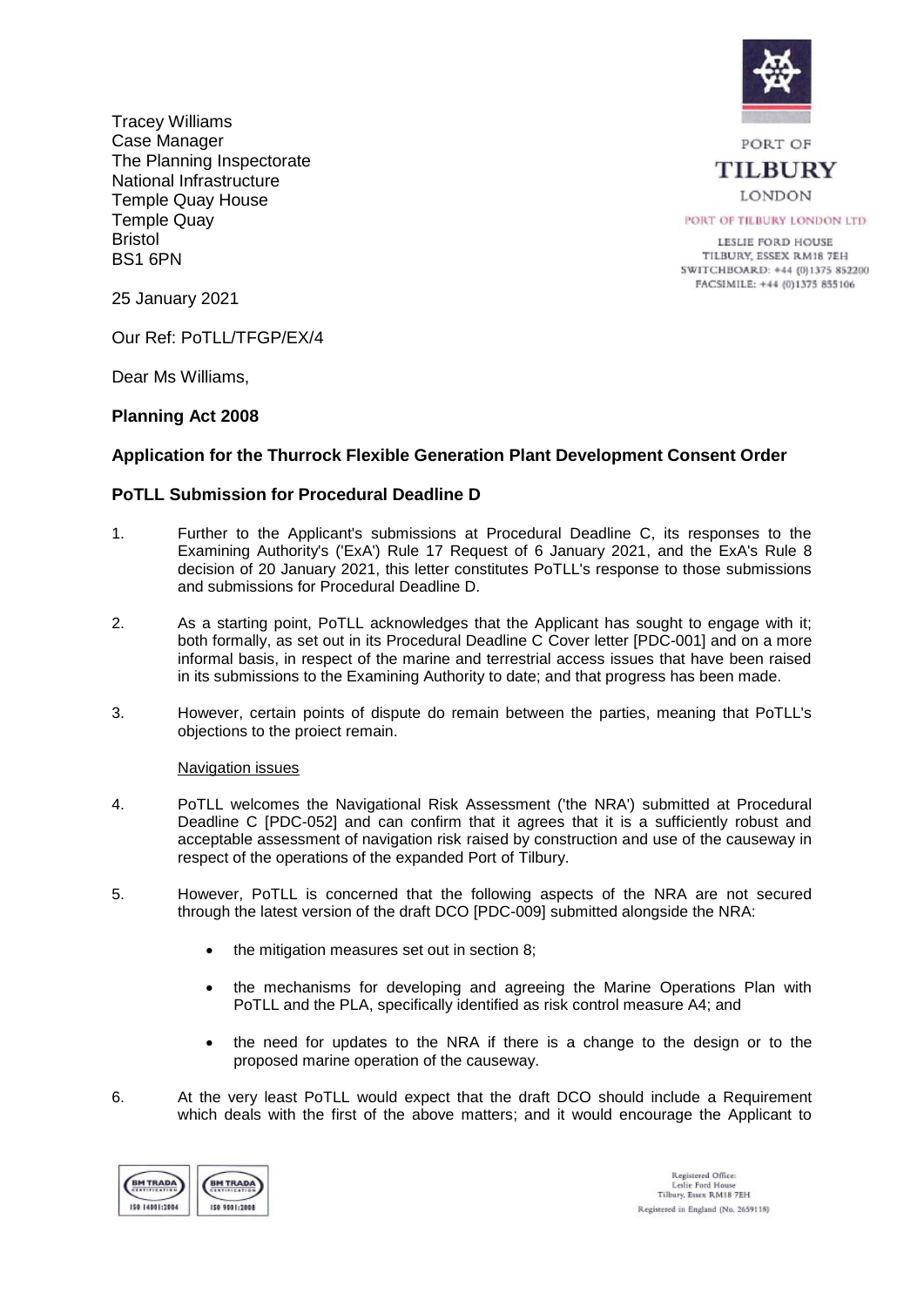include one in the next iteration of the DCO, alongside consideration of how the other matters should be dealt with in Protective Provisions for PoTLL's benefit and for the Port of London Authority (which include references to navigational risk assessments).

### Terrestrial access

- 7. Whilst discussions are on-going with the Applicant in respect of terrestrial access matters, PoTLL is disappointed to note that, despite the Applicant's Procedural Deadline C submissions including a revised Outline Construction Traffic Management Plan [PDC-048] and amendments to Requirement 6 of the draft DCO, no provision is made within these documents for PoTLL to have any role in the development of the management of construction traffic, including in relation to movements within Tilbury2.
- 8. As such, PoTLL will continue to seek such provisions in its discussions with the Applicant, but would encourage the ExA to ask the Applicant why it considers they are not necessary given the concerns raised in PoTLL's previous submissions.

### Revised draft DCO

- 9. PoTLL has reviewed the revised draft DCO submitted by the Applicant and has a number of concerns:
	- the DCO has yet to contain any Protective Provisions for the benefit of PoTLL, nor even a placeholder for them. PoTLL will work with the Applicant in developing these provisions, of which it is currently considering a draft;
	- the DCO contains a new article 37 giving the Applicant the power to dredge within the Order limits. PoTLL notes that:
		- (a) whilst capital dredging under this power would be subject to the controls within the Protective Provisions for the benefit of the Port of London Authority, controls over maintenance dredging are specifically excluded from those provisions leaving an unacceptable 'regulatory gap'; and
		- (b) capital dredging within the Order limits has the potential to impact upon the operation of vessels on the approaches to Tilbury 2, and that this issue is not specifically considered within the NRA. PoTLL would therefore expect that provisions for PoTLL's benefit in respect of this should be included within its Protective Provisions; and
	- as can be seen from the Applicant's Procedural Deadline C Cover Letter, PoTLL did comment on the Applicant's proposed new Requirements 17 and 18 but it appears that its comments have not been taken into account by the Applicant, with no reasons having been given as to why this is the case. As such, and for the reasons given in PoTLL's consultation response appended to the Applicant's Procedural Deadline C Cover Letter, the need for consistency within the DCO and in the context of PoTLL's general concerns that it wishes its statutory undertaking to be protected, PoTLL suggests the amendments to Requirements 17 and 18 (which presume that a new defined term for PoTLL as 'the Port Company' will be included in the draft DCO alongside Protective Provisions for PoTLL's benefit, in the next iteration of the draft DCO) set out in **Appendix 1** to this letter.

# Ecology

10. Despite PoTLL's request in its consultation response to the Applicant for a populated Biodiversity Metric 2.0 to be provided, this has not been made available, and nor does there appear to be a suitable narrative to explain the various changes in the most recent biodiversity change calculations [PDC-032] that have accrued since the previous iteration of the calculations [APP-093]. Thus, PoTLL would note that it remains difficult to verify the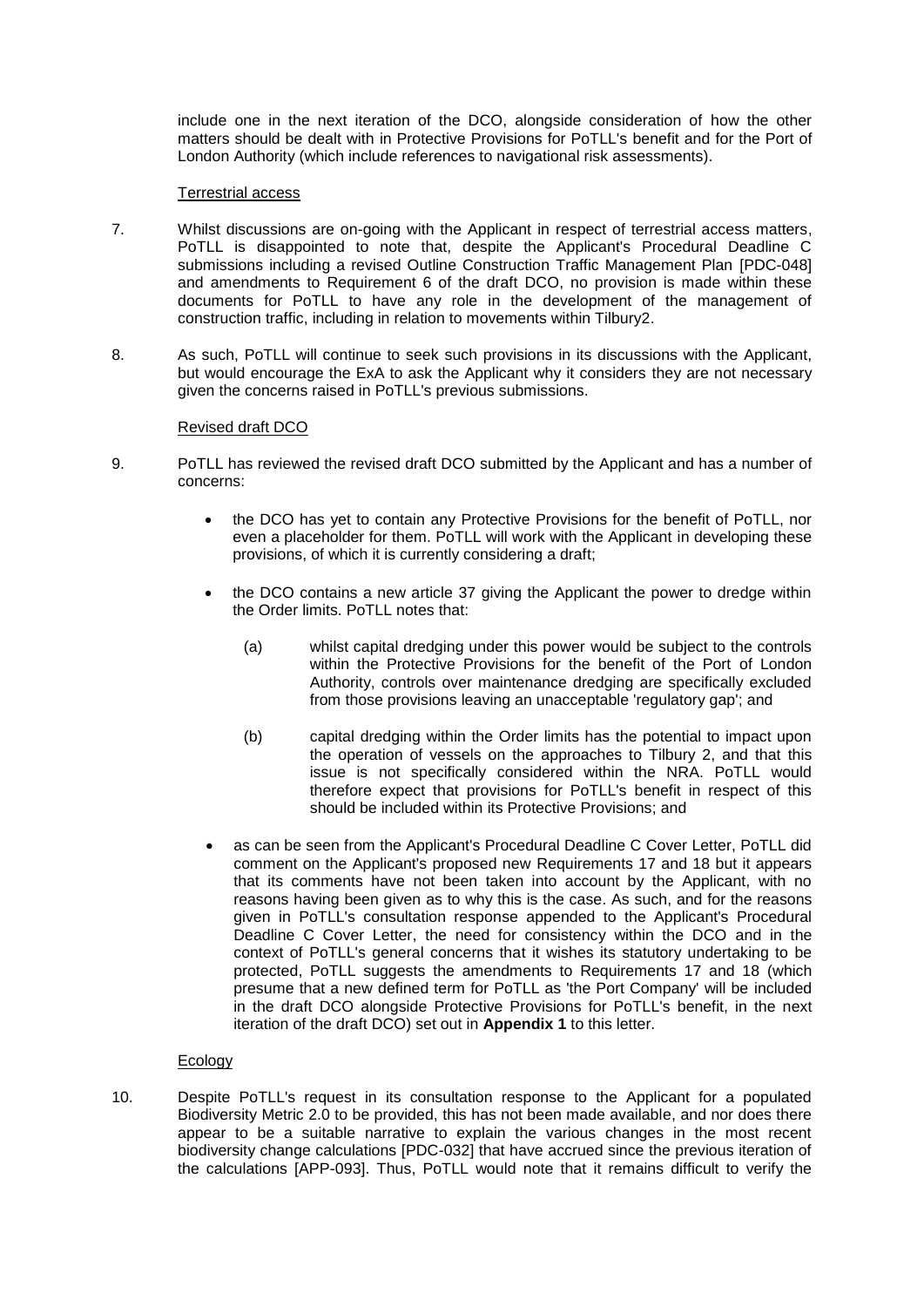Applicant's claims made regarding net gain. As an indication as to the difficulties encountered in verifying the calculations, we note that the 76.442ha (Table 2.1) total area of baseline habitats given in the 'Biodiversity Net Gain Assessment' [PDC-032] does not tally with the total area of post-construction habitats (Table 2.3 and 2.5), when one would expect these figures to be comparable. Furthermore, the 76.442ha figure given for baseline habitats is at odds with the total of 84.95ha total (Table 3.2) provided for baseline habitats in the Onshore Ecology ES Chapter [PDC-022].

- $11.$ The above difficulties notwithstanding, we note that the latest 'Biodiversity Net Gain' calculations IPDC-0321 appear to state that once the loss of intertidal mudflat is taken into account, then the Applicant's calculated net gain is now predicted to be less than 10% (para 4.1.5). It is therefore suggested that the Applicant's Biodiversity Metric 2.0 spreadsheet should be made available for consideration by all parties.
- $12<sup>12</sup>$ In light of all of the above points. PoTLL intends to continue to be involved in the Examination of the proposed Thurrock Flexible Generation Plant DCO until these issues and any other matters arising are able to be resolved.
- $13.$ As such. I can confirm that John Speakman of PoTLL, alongside Robbie Owen, Matthew Fox and Jan Bessell from its advisers Pinsent Masons, wish to attend Part 2 of the Preliminary Meeting on 16 February to answer any gueries the ExA may have in relation to the above submissions.

Yours sincerely.

PFTFR WARD **COMMERCIAL DIRECTOR** PORT OF TILBURY LONDON LIMITED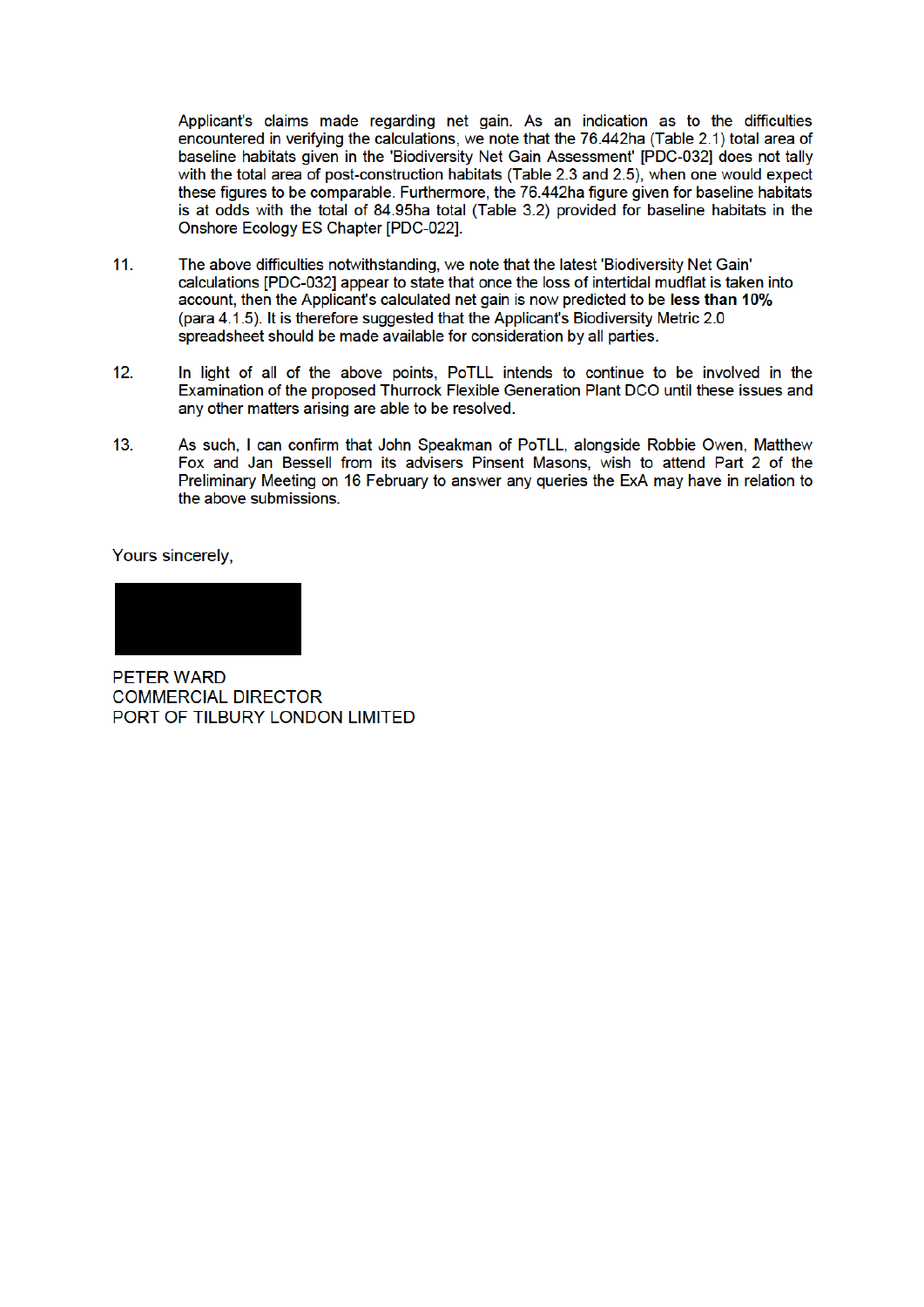# **Appendix 1: Proposed Amendments to Requirements 17 and 18**

#### **Review of access for abnormal indivisible loads**

**17.**—(1) Within five years from the date of final commissioning of the Work No. 1, the undertaker must submit a report of the review of access options for transportation of abnormal indivisible loads  $(AH)$  to or from Work No. 1 in writing to the relevant planning authority, the review having been carried out in consultation with the Port Company.

(2) A report submitted under sub-paragraph (1) must set out how the options considered perform against the tests set out in sub-paragraph (6).

 $(2)$  (3) If a permanent, feasible and economic alternative to use of the cause way to be constructed as Work No. 10 for AIL abnormal indivisible loads access is identified in the report submitted under subparagraph (1), then the undertaker must-

- (a) submit applications for any consents required for that alternative abnormal indivisible loads $\overrightarrow{AH}$ access and to decommission Work No.10 and reinstate the sea defence wall altered under Work No. 11 within 6 months of the date of the submission of the review; and
- (b) advise the relevant planning authority and the Port Company of the outcome of any applications under this sub-paragraph which were not determined by relevant planning authority within five business days of the undertaker being notified of that outcome.

(4) Where all the consents applied for under sub-paragraph (3)(a) required to create and/or use alternative AIL access are granted, the causeway to be constructed as the undertaker must forthwith carry out the decommissioning of Work No. 10 and the changes to the sea defence wall to be carried out as Work 11 and reinstate the sea defence wall altered under Work No. 11, such works to be must be decommissioned carried out in accordance with those consents and a causeway decommissioning plan approved under requirement  $18(3)$ .

(5) (a) Where the review undertaken under sub-paragraph (1) does not identify a permanent, feasible and economic alternative to use of the causeway to be constructed as Work No. 10 for abnormal indivisible loadsAIL access, or all of the necessary consents under sub-paragraph (3)(a) to create or use such an access are not granted, then the undertaker must carry out a subsequent review in consultation with the Port Company and submit it to the relevant planning authority within five years of the later of.

- (i) the submission of the review under sub-paragraph  $(1)$ ;  $\theta$  and
- (ii) the undertaker notifying the relevant planning authority of the any refusal of consent under sub-paragraph  $2(3)(b)$ ;
- (b) where the review undertaken under this sub-paragraph identifies an environmentally acceptable, permanent, feasible and economic alternative to use of the causeway to be constructed as Work No. 10 for abnormal indivisible loads AIL access which was not identified in the previous review, sub paragraphs  $(23)$  and  $(4)$ ,  $(3)$  will apply as if the report had been submitted under subparagraph  $(1)$ , and
- (c) wWhere a subsequent review undertaken under this sub-paragraph does not identify a permanent, feasible and economic alternative to use of the causeway to be constructed as Work No. 10 for abnormal indivisible loadsAIL access, then a further review will be required at each five year interval as if the subsequent review had been submitted under sub-paragraph (1).

(65) In this requirement, a permanent, feasible and economic alternative means:

- (a) that the alternative route is available and will remain so for the flexible generation plant's operating lifetime of Work No. 1;
- (b) that transport of abnormal indivisible loadsAIL via the alternative route is feasible and practicable, taking into account factors including but not limited to the physical characteristics of the abnormal indivisible loadsAILs and the route (such as load limits and clearance), and that the terms of the agreement of landowners and having all of the consents required to create and/or use the alternative route to use of the route are economically feasible; and